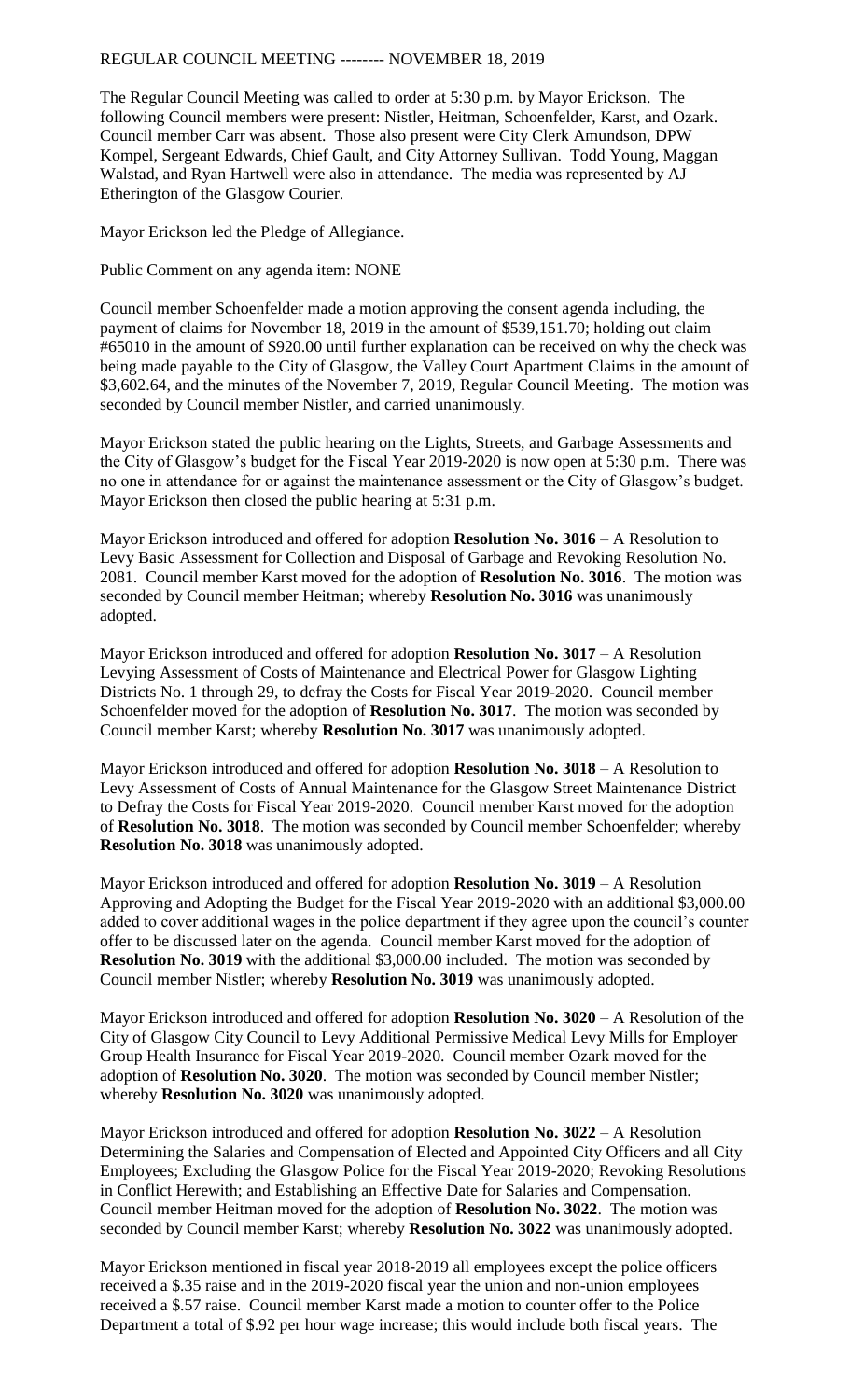motion was seconded by Council member Heitman, and carried unanimously. A counter offer letter will be given to the police department.

DPW Kompel is requesting up to 3 winter laborers/truck drivers if needed. Council member Karst mentioned to check with some of the bus drivers since they are already required to have a CDL and they could assist after their routes are completed in the morning. Council member Karst made a motion approving the hiring of up to 3 winter laborers/truck drivers if needed. The motion was seconded by Council member Schoenfelder, and carried unanimously.

Council member Schoenfelder made a motion appointing Tammy Dunn to the Board of Housing for Valley Court for a term of three (3) years. The motion was seconded by Council member Heitman, and carried unanimously.

Council member Nistler made a motion appointing Joe Rennick to the Board of Housing for Valley Court for a term of one (1) year. The motion was seconded by Council member Schoenfelder, and carried unanimously.

## Unfinished Business:

-Levee Safety Committee Report – Mayor Erickson reported John and DPW Kompel will be researching the permit process to allow the city to alter a small portion of the levee.

- Update on GNDC noncompetitive grant – NONE

-Approval of Change Order #1 for Sletten Construction in the amount of \$30,422.06 for the Water Systems Improvement Project has been tabled again until the next meeting; the contractors have not signed off on it yet. Mayor Erickson asked for this to be removed from the agenda at this time until a progress has been made on the contractor's side.

-Discussion/Decision on selling a piece of city property, legal description: Shuland Valley View  $2<sup>nd</sup>$  Addition and following the legal process. City Attorney Sullivan mentioned Valley County Abstract is preparing a title report for this piece of property. If it is not held in trust a 2/3rd's vote of the council will be needed to sell this property. If, held in trust, it will have to go to the vote of the residents. City Attorney Sullivan has also talked with Pete Olson and he recommended offering portions of the property to the adjacent property owners, since it is land locked.

-Approval for the Glasgow School Board to put a storage unit in Bundy Park. Ryan Hartwell was in attendance to talk to the council about the storage unit. He stated that he was in DPW Kompel's office around the first week in August to ask if he could place a storage unit near the school. He said that DPW Kompel was going to talk with the Mayor that evening and if he didn't hear back, it would be ok to purchase. DPW Kompel replied to his comment that it would have to go to council for approval. Mayor Erickson said that it sounds like there has been some mixed communication with this and a meeting with the City Attorney, DPW Kompel, Ryan Hartwell, Superintendent of Schools Wade Sundby, and her will be set up for this week.

-Discussion/Decision on gifting agricultural commodities to the City of Glasgow for donations towards the swim pool. Maggan Walstad explained to the council how this would work. After a farmer/rancher takes their commodities to sale, a phone call would be made to the city and then the city office would give the go ahead to sell that same day. Council member Karst made a motion to allow the city to receive agricultural commodities for donations to the pool. The motion was seconded by Council member Schoenfelder, and carried unanimously.

-Quotes for new chairs for the council chambers are due to the city office by November 26, 2019.

Mayor Erickson reported that there was a Valley Court meeting and all rents have been reviewed; a member of the community is interested in purchasing it and will be given a tour. The Home funds from the Department of Commerce for renovation of Nemont Manor have been taken back at this time, but can be reapplied for in the spring of 2020. She also mentioned three (3) interviews were conducted last week for the City Clerk position, and one will be held this week; with recommendation given at the December 2, 2019 council meeting.

Committee Reports: There were no reports for Personnel, Water, Cemetery, Ordinance, or Insurance. Chief Gault said that the city has been awarded the Hi-Line Communities Grant for another two (2) year period. This will allow the department to have two (2) full time Victim Witness Advocates. We've been awarded the Hi-Visibility Grant again, this time in the amount of \$3,000.00, and Kathy is researching more swim pool grants.

## Department Head Reports:

Sergeant Edwards gave a breakdown of the 95 calls for service received in the last 2 weeks.